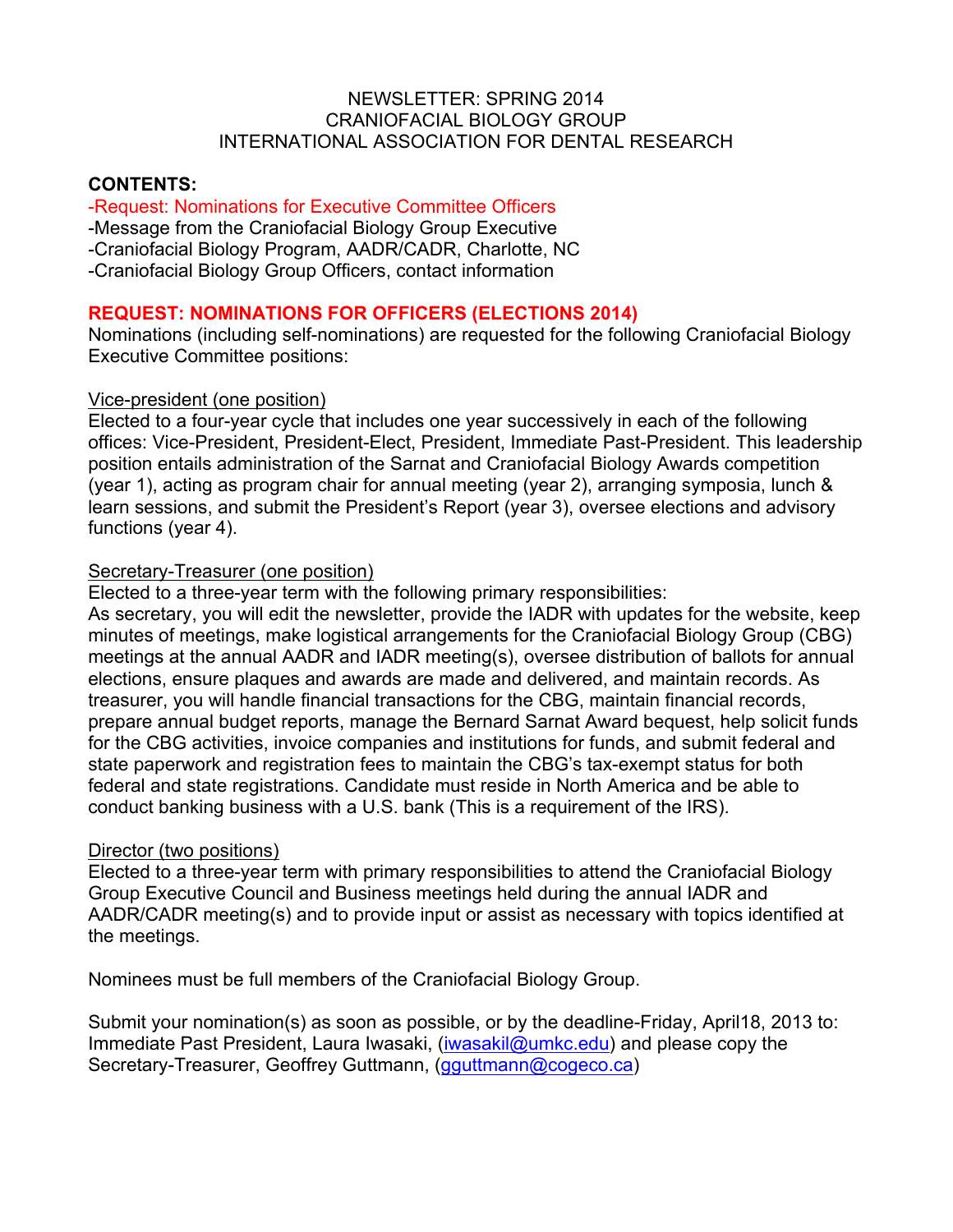# **MESSAGE FROM THE CRANIOFACIAL BIOLOGY GROUP EXECUTIVE COMMITTEE**

Please consider nominating someone or yourself for one of the open positions in the upcoming election. The future of the CFBG depends on this!

We can all look forward to an exciting and informative program of events at the 2014 IADR General Session in Cape Town, South Africa, June 25-28, 2014.

We are extremely grateful for the donations from CTOR, College of Dentistry, New York University, and Colgate-Palmolive for supporting the two symposia at the AADR/CADR meeting in Charlotte, NC in March 2014.

We had sponsors for two symposia:

- "Biomarkers in Gingival Crevicular Fluid (GCF): Current Paradigm Shifts in Dentistry" Thursday, 8 am, Mar. 20, 2014; Organizer: Wellington Rody, Jr.; Chair: Luciana Shaddox; Support from: CTOR and Colgate-Palmolive
- "Enamel and Dentin Proteins: Stem Cell Biology and Therapeutics" Thursday, 8 am, Mar. 20, 2014; Organizer and Chair: Jeremy Mao; Support from: CTOR

Lynne Opperman was our keynote speaker for our session, "Translating Research Into the Clinic", Thursday, 10:45 am, Mar. 20, 2014. Dr. Opperman's talk, "Translational Research and Technology Transfer in Craniofacial Development", provided the audience with much to think about when it comes to establishing commercial partnerships in conducting basic research in craniofacial development.

Craniofacial Biology Group – AADR/CADR Information Business Meeting: March 20, 2014

We thanked our two sponsors:

- Consortium for Translational Orthodontic Research (CTOR), College of Dentistry, New York University
- Colgate-Palmolive Company

We are going to see some changes concerning group membership dues that are routed to the Craniofacial Biology Group. These changes will not be finalized until the IADR General Session in South Africa this June. Please make sure that you check off the Craniofacial Biology Group as the group that you wish to belong to so we can continue to support the programming you desire for the Craniofacial Biology program at the annual meetings.

This Executive Committee works tirelessly to serve the Craniofacial Biology Group and welcomes input from the membership – so let us know your ideas and suggestions.

The next CFBG Business Meeting will be held on Thursday, June 26, 2014 from 5 – 6 pm, with a joint reception to follow. Please watch for forthcoming details regarding the locations and plan to attend both events.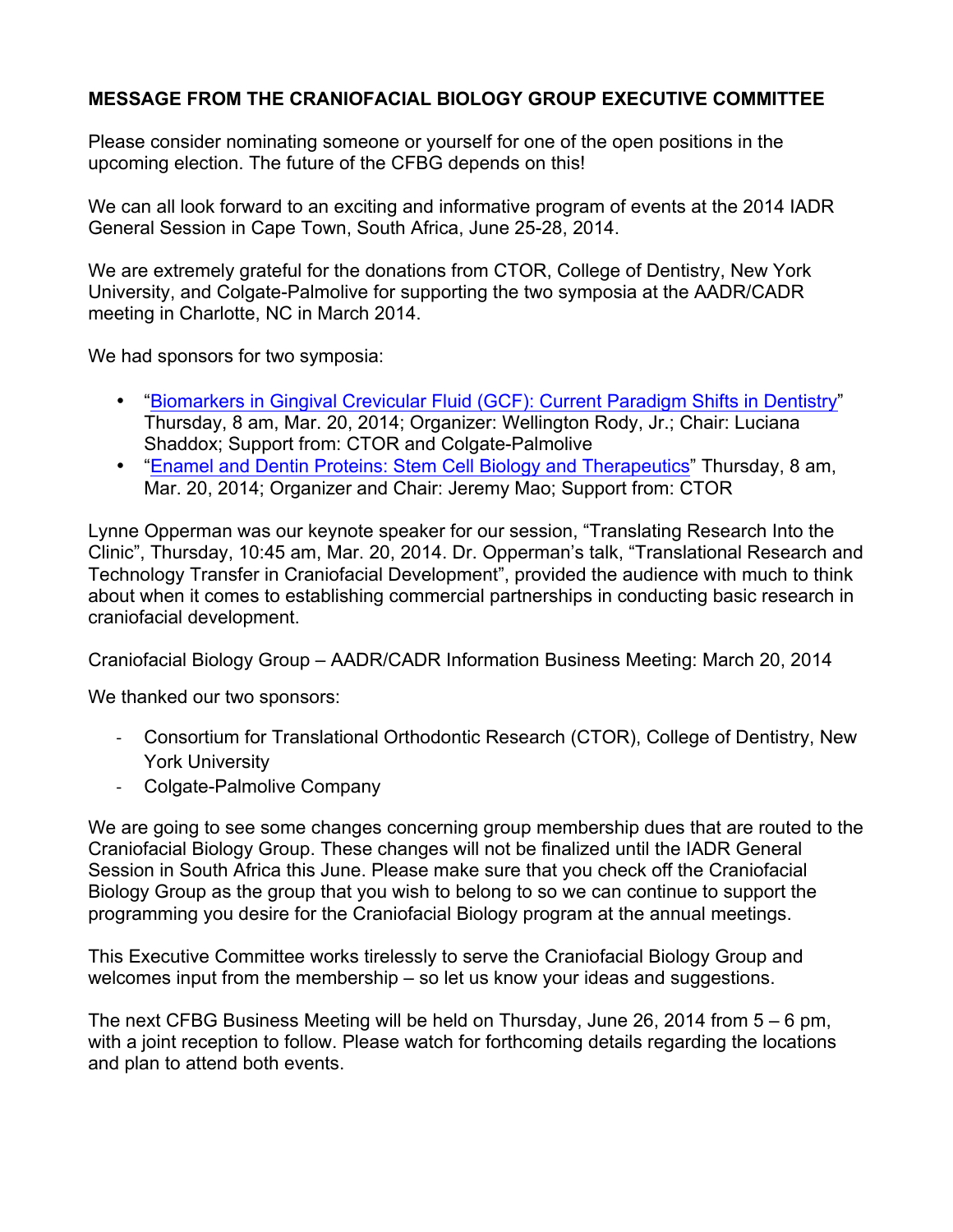We have included the Craniofacial Biology Group program agenda for the meeting in Charlotte, NC. We wanted you to see that our group is active and well represented at the AADR/CADR meeting. Your contributions to the scientific program are greatly appreciated.

We look forward to seeing you in South Africa!

Sincerely, Executive Committee, IADR Craniofacial Biology Group

## **2014 IADR/AADR/CADR ANNUAL MEETING AND EXHIBITION (MARCH 19-22, 2014): CHARLOTTE, NC USA**

(Also see https://iadr.confex.com/iadr/43am/webprogram/start.html )

Craniofacial Biology Group Business Meeting: Thursday, March 20, 5:30-6:30 PM Room 203A (Charlotte Convention Center)

Craniofacial Biology Group Joint Reception (with Mineralized Tissue Group): Thursday, March 20, 6:30-7:30 PM, (following Business Meeting) Room 205 (Charlotte Convention Center)

Craniofacial Biology Oral and Poster Sessions: (Also see https://iadr.confex.com/iadr/43am/webprogram/CBCOMB.html )

All Oral Sessions are in Room 209A & 210A

All Poster Sessions are in Exhibit Hall AB

Wednesday, March 19, 2014 *2:30 p.m.-4 p.m.*

9 Dental and Craniofacial Morphogenesis (CRAN) Chair(s): A. LETRA and S. ABRAMS

Thursday, March 20, 2014 *8 a.m.-9:30 a.m.*

23 Normal and Abnormal Craniofacial Development (CRAN) Chair(s): J. RICHMAN and M.J. KERN

*10:45 a.m.-12:15 p.m.*

42 Keynote Address; Translating Research into the Clinic (CRAN) Chair(s): P.C. YELICK and N. HATCH

*2 p.m.-3:15 p.m.*

70 Orthodontic Materials (CRAN) Poster Session

*3:30 p.m.-4:45 p.m.*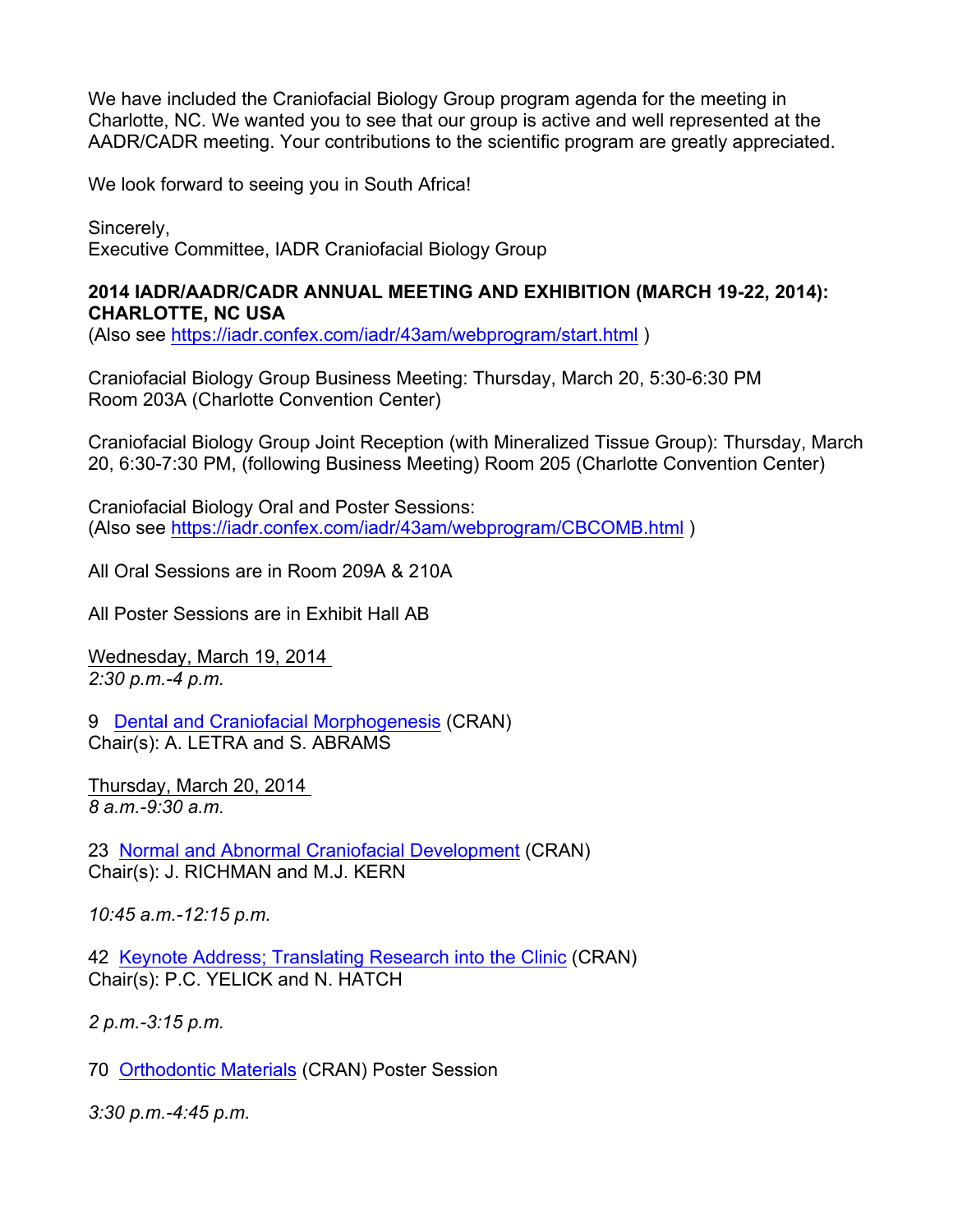89 Orthodontic Imaging, Etiology and Diagnosis. (CRAN) Poster Session

Friday, March 21, 2014 *8 a.m.-9:30 a.m.*

95 Loading and Morphogenesis in the Tempormandibular Joint and Craniofacial Complex (CRAN) Chair(s): L.R. IWASAKI and B. CABRI

*10:45 a.m.-12:15 p.m.*

114 3D Imaging and Craniofacial Diagnosis (CRAN) Chair(s): J.M. PALOMO and T.T. NGUYEN

*2 p.m.-3:15 p.m.*

140 Craniofacial Anomalies: Molecular Mechanisms and Phenotypes (CRAN) Poster Session

141 Normal and Abnormal Craniofacial Development (CRAN) Poster Session

*3:30 p.m.-4:45 p.m.*

159 Orthodontic Treatment and Outcomes (CRAN) Poster Session

Saturday, March 22, 2014 *8 a.m.-9:30 a.m.*

166 Molecular Control of Cell Differentiation and Activity in the Dentoalveolar Complex (CRAN) Chair(s): N. ONO and P. ATSAWASUWAN

*9:30 a.m.-10:30 a.m.*

194 Genetics of Dental and Craniofacial Development (CRAN) Poster Session

# **OFFICERS OF THE CRANIOFACIAL BIOLOGY GROUP**

## **PRESIDENT (2012 - 2013)**

Dr. Sarandeep Huja Division Chief, Division of Orthodontics College of Dentistry University of Kentucky Dental Science Wing, D-406 Lexington, KY 40536-0297 e-mail: sarandeep.huja@uky.edu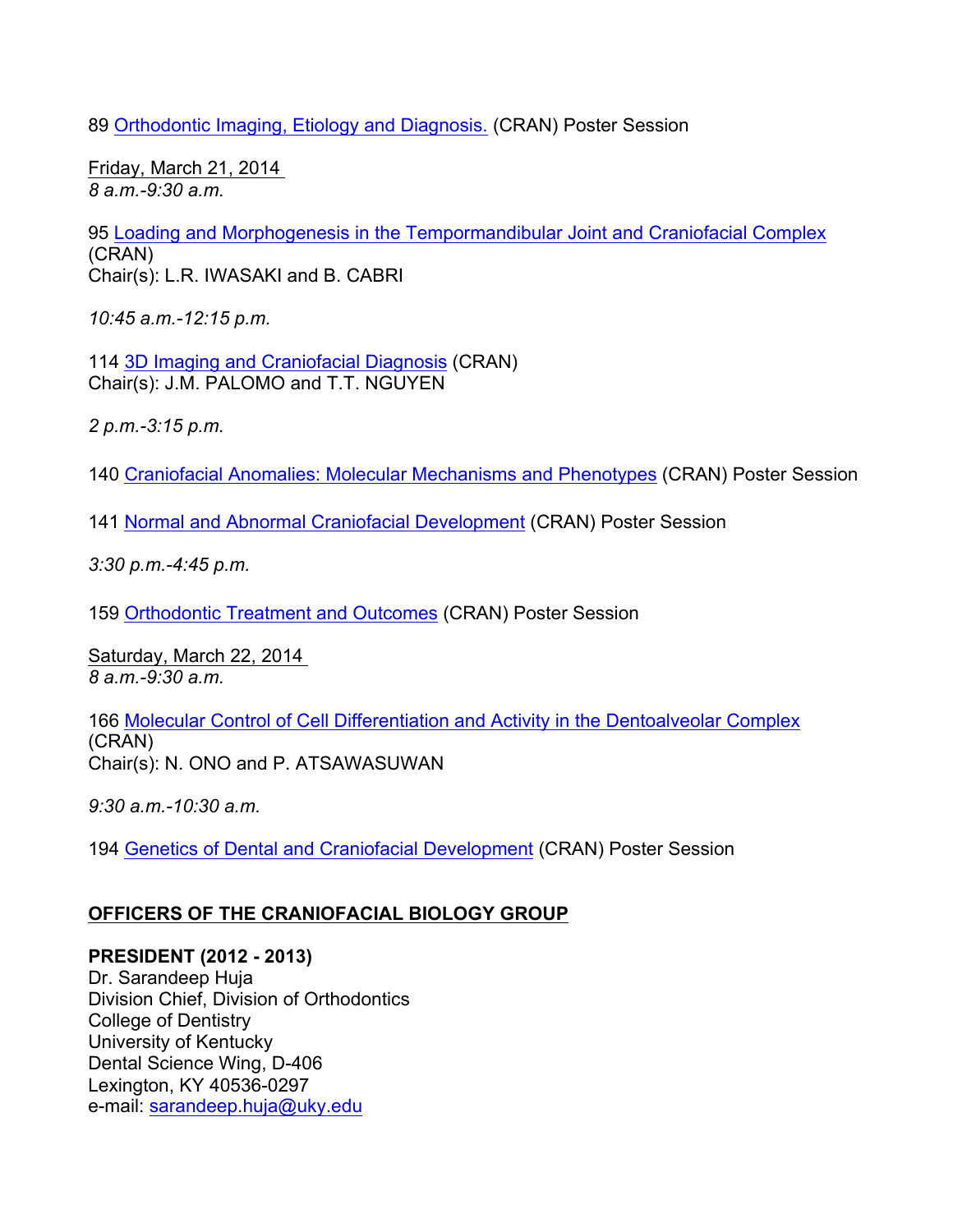# **PRESIDENT-ELECT (2012 - 2013)**

Dr. Nan E. Hatch Department of Orthodontics and Pediatric Dentistry The University of Michigan 1011 North University Avenue Ann Arbor, Michigan 48109-1078 e-mail: nhatch@umich.edu

# **VICE PRESIDENT (2012 - 2013)**

Dr. Ophir Klein Departments of Orofacial Sciences and Pediatrics University of California at San Francisco 513 Parnassus Avenue, Box 0422 San Francisco, CA 94143-0422 E-mail: ophir.klein@ucsf.edu

# **SECRETARY-TREASURER (2011 – 2014)**

Dr. Geoffrey Guttmann Department of Integrative Physiology and Anatomy University of North Texas Health Science Center 3500 Camp Bowie Boulevard Fort Worth, TX 76107 e-mail: gguttmann@cogeco.ca

# **PAST PRESIDENT (2012 - 2013)**

Dr. Laura Iwasaki Department of Orthodontics University of Missouri-Kansas City School of Dentistry 650 East 25th St. Kansas City, MO 64108 e-mail: iwasakil@umkc.edu

## **COUNCILOR (2012 – 2015)**

Dr. Sylvia Frazier-Bowers 7450 Brauer Hall Department of Orthodontics School of Dentistry University of North Carolina at Chapel Hill Chapel Hill, NC. 27599 e-mail: sylvia\_frazier@DENTISTRY.UNC.EDU

## **DIRECTORS:**

Dr. Mani Alikhani (March 2011 – June 2014) Department of Orthodontics College of Dentistry New York University 1038 Schwartz,